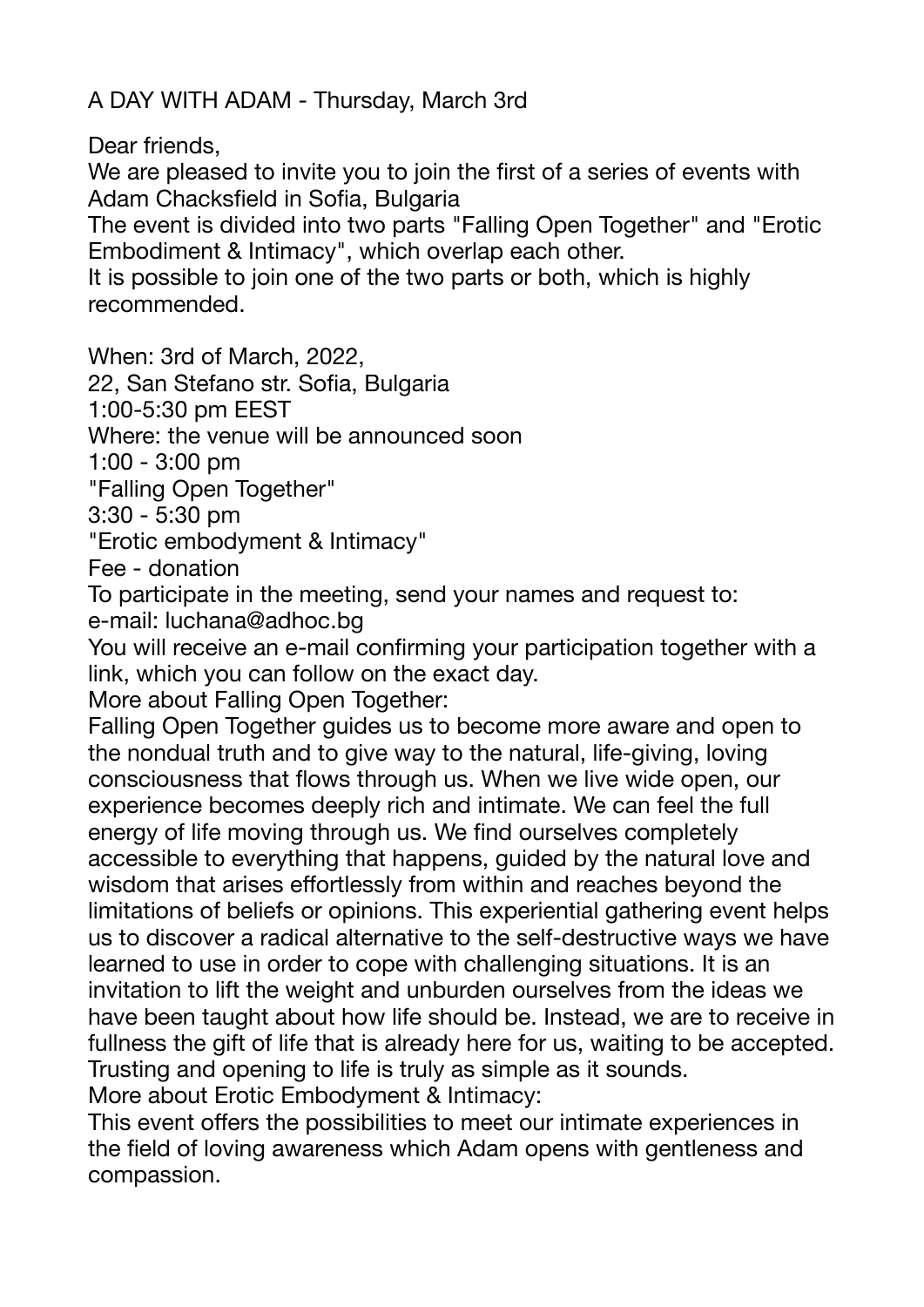The collective shame around our erotic lives and sexuality is often so intense that most of us rarely receive any loving company in this realm beyond our intimate partners. And even with our intimate partners, our shame and fear of abandonment, and theirs, often makes it feel unsafe to honestly share our experience or feel empowered to explore new possibilities.

Even in nondual spirituality, where everything is supposedly included, sexuality is often subtly dismissed as unspiritual or too triggering to address. Yet denying the erotic dimension often deprives us of it's juice, diminishing our inspiration, joy, and vitality. It also fails to heal the wounds that so many of us have around sexuality and intimate relationships. So we continue to get wounded and wound others, or we stay in hiding because we don't have any safe space to lovingly explore what's really happening.

This event has no preconceived agenda about what anyone's erotic embodiment or intimate relationships should look like. Every one of us is unique and every relationship is.

The invitation is to trust the wisdom of bringing loving awareness to our direct experience whatever it is

This Erotic Embodiment & Intimacy retreat might be right for you if you'd like to:

- Be more empowered to ask for what you really want in intimate relationships and say "no" to what you don't want.

- Have more ease and confidence around any aspect of intimacy.
- Feel less shame around any aspect of your erotic experience.
- Enjoy a deeper connection to the aliveness of your desires.

- Feel more free and/or more secure in your intimate relationships. More about Adam:

Adam has the extraordinary gift to guide people to open their consciousness, to merge with the flow of the energy of love and compassion. Centered in the heart, direct and attentive, he offers a direct path to our true nature and a deep awareness of our pure self. With his delicate presence and deep knowledge, Adam builds a soft, open and protected space. His meditative techniques help participants dive into consciousness beyond the veil of illusory perception. In a gentle, understandable and completely non-violent way, participants experience opening of heart and mind and the flow of the natural and life-giving consciousness. As they overcome the resistance within, they enjoy the natural state of abundance, joy, wisdom, and love that were suppressed by fear, stiffness, and expectations.

You are welcome to share together the awareness of our pure self and nature, as Adam guides us with love, understanding and ease.